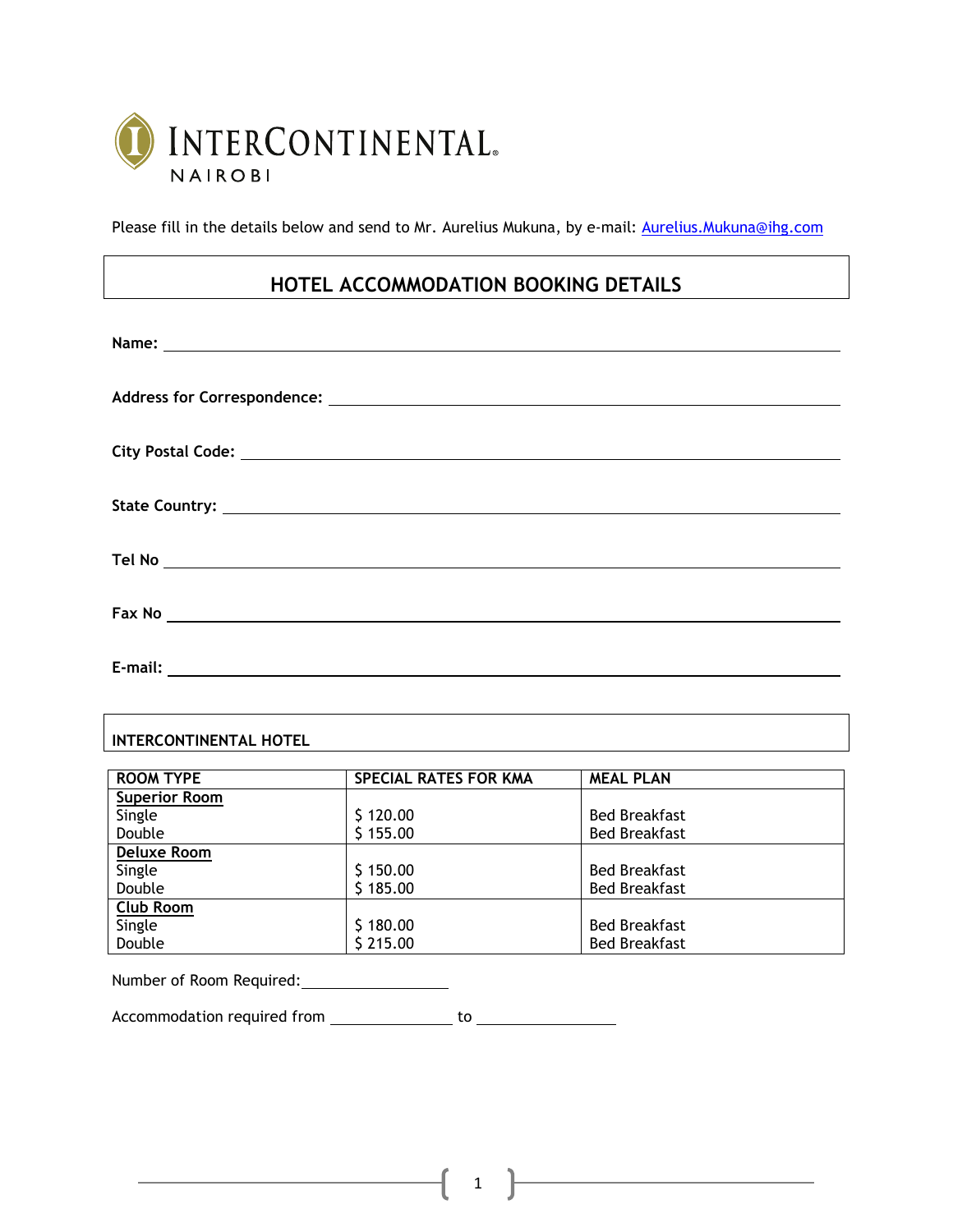#### **Airport Pick-up:**

- We provide airport pickup at a charge of US\$ 40.00 per vehicle; one-way.
- Complete Flight details should be submitted at least 24 Hrs in advance for individuals. For groups of over 15 participants reservations for the same should be submitted at least 3 Days prior to the arrival date

# **Flight Details;**

Do you require airport pick up? Yes \_\_\_\_\_\_\_ No \_\_\_\_\_\_\_ (If yes, please fill your flight details below)

#### **Arrival**

Flight No. Time:

### **Special requirements**

## **PAYMENT OPTIONS**

| <b>Credit Card Authorization Form</b><br>Please specify type of card (AMEX, VISA ETC): ___________________________________ |
|----------------------------------------------------------------------------------------------------------------------------|
|                                                                                                                            |
|                                                                                                                            |
|                                                                                                                            |
|                                                                                                                            |
|                                                                                                                            |
|                                                                                                                            |
|                                                                                                                            |

## **Terms and Conditions**

After receiving your booking, a letter of confirmation will be mailed.

Approval Signature:

- All changes or cancellations must be made in writing & will be subject to conditions mentioned above.
- The number of nights booked will be based on the arrival & departure details.
- Additional services i.e. laundry, meals, Telephone calls, etc. should be settled directly with the hotel at the time of check out.

2